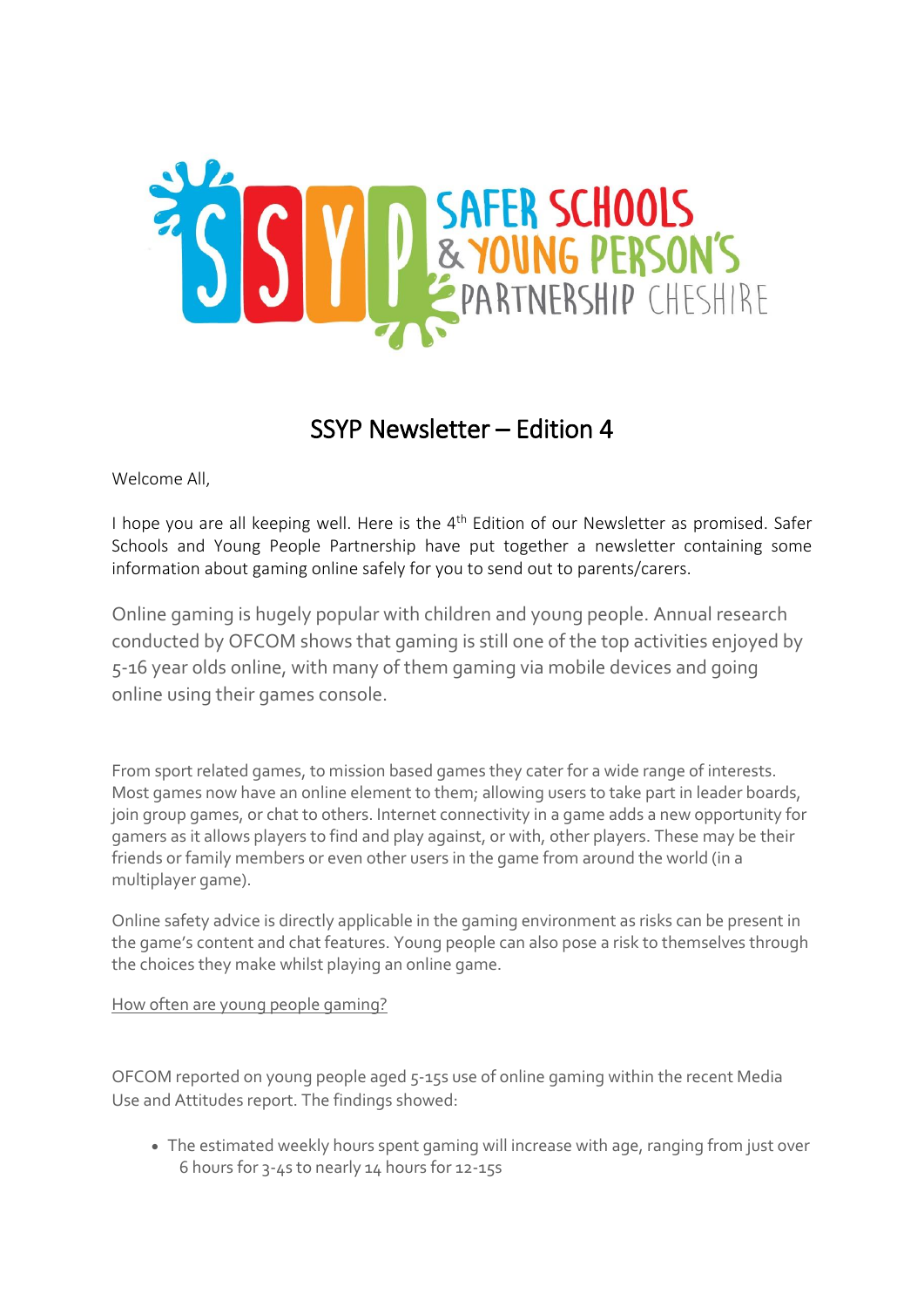- Children aged 12-15 spend on average 1.5 hours more gaming each week in 2018 than they did in 2017
- More boys play online games than girls in all age brackets, with the difference by gender increasing with age, e.g. girls aged 12-15 spend around 9 hours per week (9 hours 18 minutes) whilst boys of the same age spend nearly 17 hours (16 hours 42 minutes).
- Gaming can have a strong social element; close to two in five online gamers aged 8-11s (38%) and three in five aged 12-15s (58%) say they use online chat features within the game to talk to others.
- Children are more than twice as likely to chat through the game to people they already know outside the game (34% 8-11s, 53% 12-15s) than they are to chat to people they know only through playing the game (10% 8-11s, 25% 12-15s).
- Boys aged 12-15 who play online games are also twice as likely as girls to say they chat to people they only know through a game (30% vs. 16%).

cts taken from Childnet.com

See below for some useful links…

To find out more about PEGI age ratings click on the link to see if you want to allow your children to play the game they have chosen….

[https://pegi.info](https://pegi.info/)

Information if your young person uses a PlayStation

<https://www.playstation.com/en-gb/support/>

For Xbox Support click here: -

<https://support.xbox.com/en-GB/xbox-live/online-privacy-and-safety/online-safety>

For Nintendo support use this link…

<https://www.nintendo.co.uk/Support/Parents/Parents-642522.html>

Roblox Safety Features …

[https://en.help.roblox.com/hc/en-us/articles/203313120-Safety-Features-Chat-Privacy-](https://en.help.roblox.com/hc/en-us/articles/203313120-Safety-Features-Chat-Privacy-Filtering)**[Filtering](https://en.help.roblox.com/hc/en-us/articles/203313120-Safety-Features-Chat-Privacy-Filtering)**